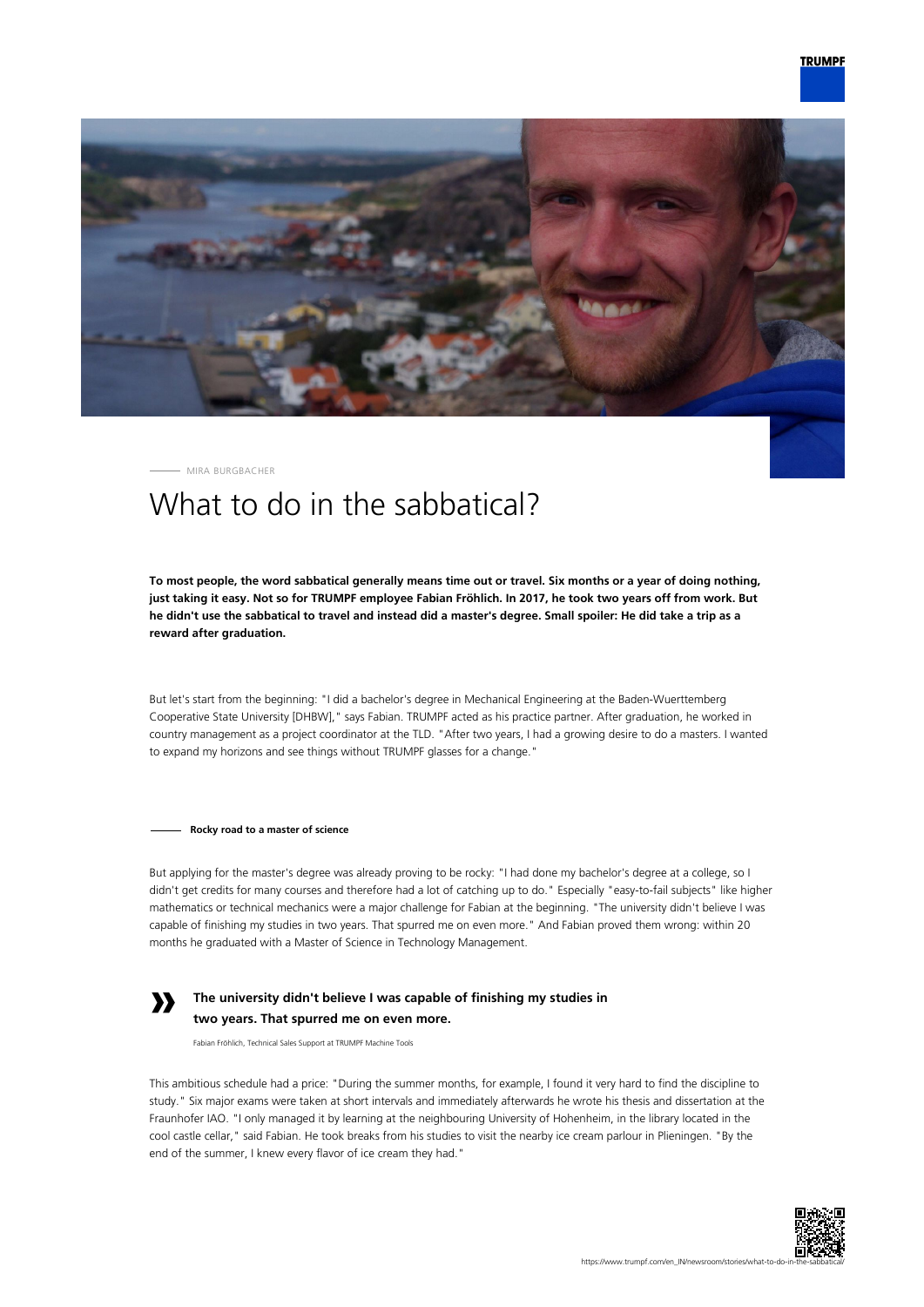

### **The big advantage: Further training during a sabbatical means financial security**

He spent the remaining time of his sabbatical on a tour through Scandinavia – some traveling was a must. Fabian and his girlfriend Miri traveled for almost two months through Scandinavia in a station wagon converted into a 'mobile sleeper'. "I liked the unspoilt nature there. In the rugged north there is a prevailing sense of peace and serenity, contentment and respect. And time simply doesn't matter there anymore, when the sun never really sets in summer."



Fabian and his girlfriend Miri traveled for almost two months through Scandinavia in a station wagon converted into a 'mobile sleeper'. (Source: Fabian Fröhlich)









For Fabian, completing his master's degree during a sabbatical had several advantages: "I was financially secure and could return without any pressure to TRUMPF, a dependable employer. This was an especially important plus point for my return in September 2019 as the economy began to experience a downturn last year. Fabian chose the three-year model for his sabbatical. He saved for four months, then came the two-year sabbatical phase, and now, back on the job at TRUMPF, he is in the second savings phase lasting eight months.

During his time at the Fraunhofer IAO and in his thesis, Fabian dealt with so-called frugal innovations. "In short, these are simple, robust, user-friendly products and services that are high quality and affordable. For example: furniture from Ikea or the MotelOne hotels." He examined the frugal innovations of high-tech companies and developed a strategy for a company on how a "Western premium manufacturer" can capture new and existing markets with frugal innovations and sustainably anchor the products in its own portfolio.

#### **Sabbatical: Taking time for yourself**

He presented his results as a scientific publication in November 2019 at the symposium on vision and technology planning in Berlin. "The reward for hard work often comes afterwards," he says. Such is Swedish coolness, which he has also acquired: